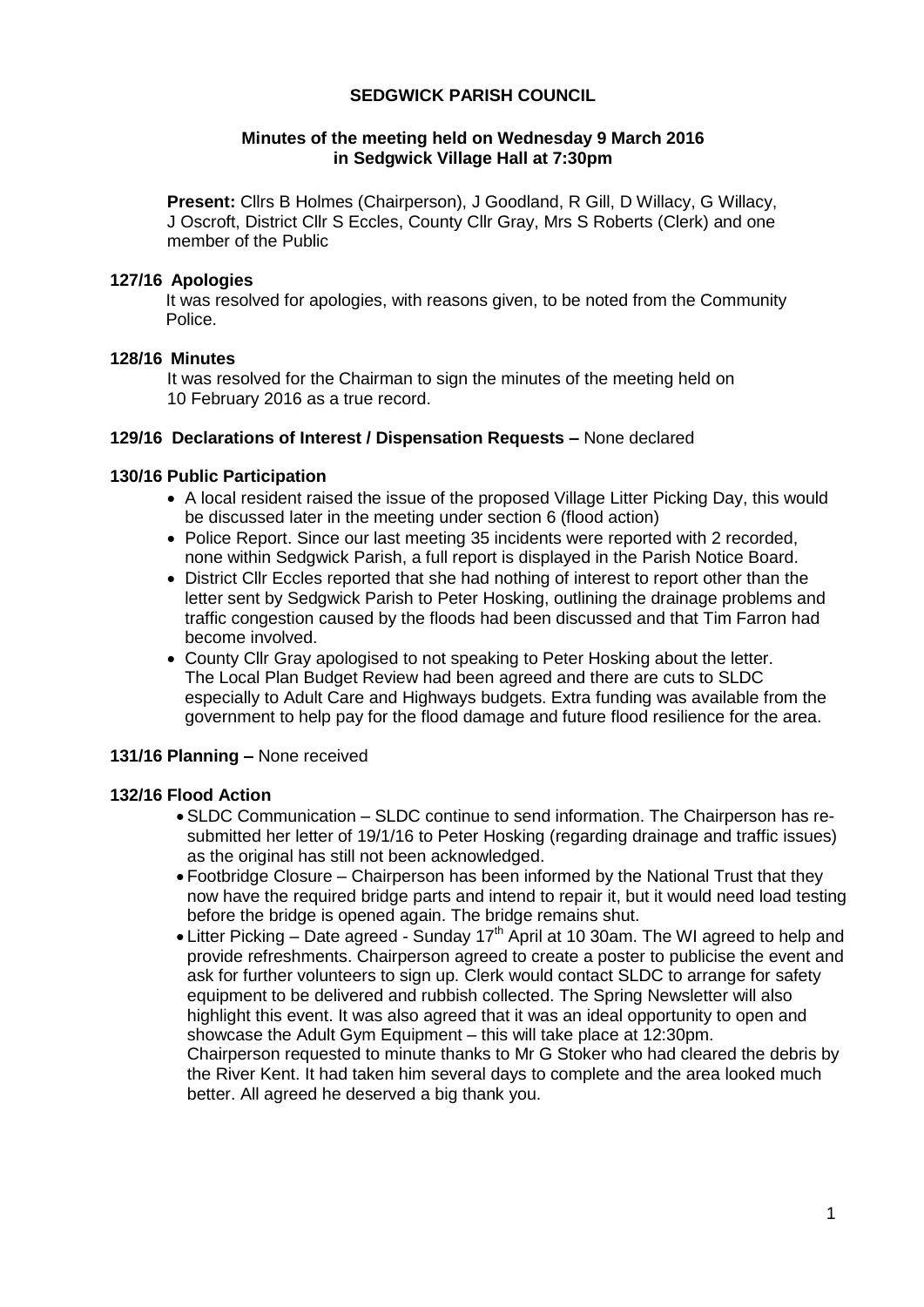## **133/16 Highways/Footpaths**

Parish Clerk provided updates on work to be carried out at Castle View to Raines Hall and Nanny Pie Lane. Cumbria County Council's website states the local team is assigned to carry out this work. Parish Councillors gave details of further repairs required which the Clerk would raise with Cumbria County Council Highways Department. (Carex Farm Junction, Sedgwick-Natland road and Shyreakes)

Salt Bins: - Hill Close Bin has been filled but not Well Heads Lane nor Cooper Hill. It was agreed that County Councillor Gray would investigate further and request salt. Clerk agreed to contact our Grass Cutting contractor to request a three year contract as previously discussed; to date the contractors had not contacted her.

#### **134/16 Playground /Millennium Field**

Adult Outdoor Gym Equipment: The Lakes Leisure Grant of £4,500 has been received and the equipment has been installed. The installation day had gone according to plan, Cllr D Willacy was most impressed by the contractors (Luscombes) who completed the task to a high standard and asked for a letter to be sent expressing our appreciation. Chairperson thanked Cllr D Willacy for the inspiration and hard work for this to happen and to Cllr R Gill for the photographs taken during the installation which can be viewed on Sedgwick Parish Council Facebook Site. Also these images have been sent to Lake Leisure who has funded the scheme. It was agreed to pay the final invoice for the equipment. The requirement for monthly checks to be carried out in order to comply with the warranty was discussed. It was agreed that Cllr G Willacy would include this in his monthly check of the Millennium Field. The Clerk agreed to notify the Council's Insurers that the equipment had been installed and it would be added to the annual inspection which is carried out on the play equipment in the Millennium Field.

#### **135/16 Canal**

Councillors met on site with Nadim Wilson, to discuss the work outlined by Alistair Hearn in his report. An alternative access route had been suggested via the builders' yard and aqueduct. The Chairperson agreed to contact the owners of the aqueduct to discuss access and update the Lancaster Canal Trust. In the meantime, a quote from N Wilson for the work is expected soon and Cllr D Willacy agreed to obtain two further quotes. The matter would be discussed next meeting.

The state of the canal bank paths was discussed. The clerk has received confirmation that a license is not required to repair and improve the paths. Two quotes to edge and resurface the path had been received and it was agreed that the lowest quote be accepted. Cllr G Willacy agreed to contact J Dalzell and liaise with him to complete the work as soon as possible.

#### **136/16 Sedgwick Village Hall**

Cllr D Willacy reported that the Defibrillator had been successfully installed and a training session had been attended by over 20 people. There was a further session planned for 10 March. All residents who attended these sessions received certificates of their competence to use the equipment.

#### **137/16 Finance**

- 1) The bank balance as of 29 February 2016 is £17,759.58
- 2) Receipt from Lakes Leisure Grant Award £4,500.00 and Transparency Fund £955.95
- 3) Payments: It was resolved for the following payments to be approved: Parish Clerk salary/allowances –  $\epsilon$  904.69 Fresh –air Fitness-<br>
£ 3,359.70 Sedgwick Village Hall – cost of 12 months Broadband £ 378.83

Chairperson & Clerk to obtain information with regard of a pc and printer, which will be discussed at the next meeting